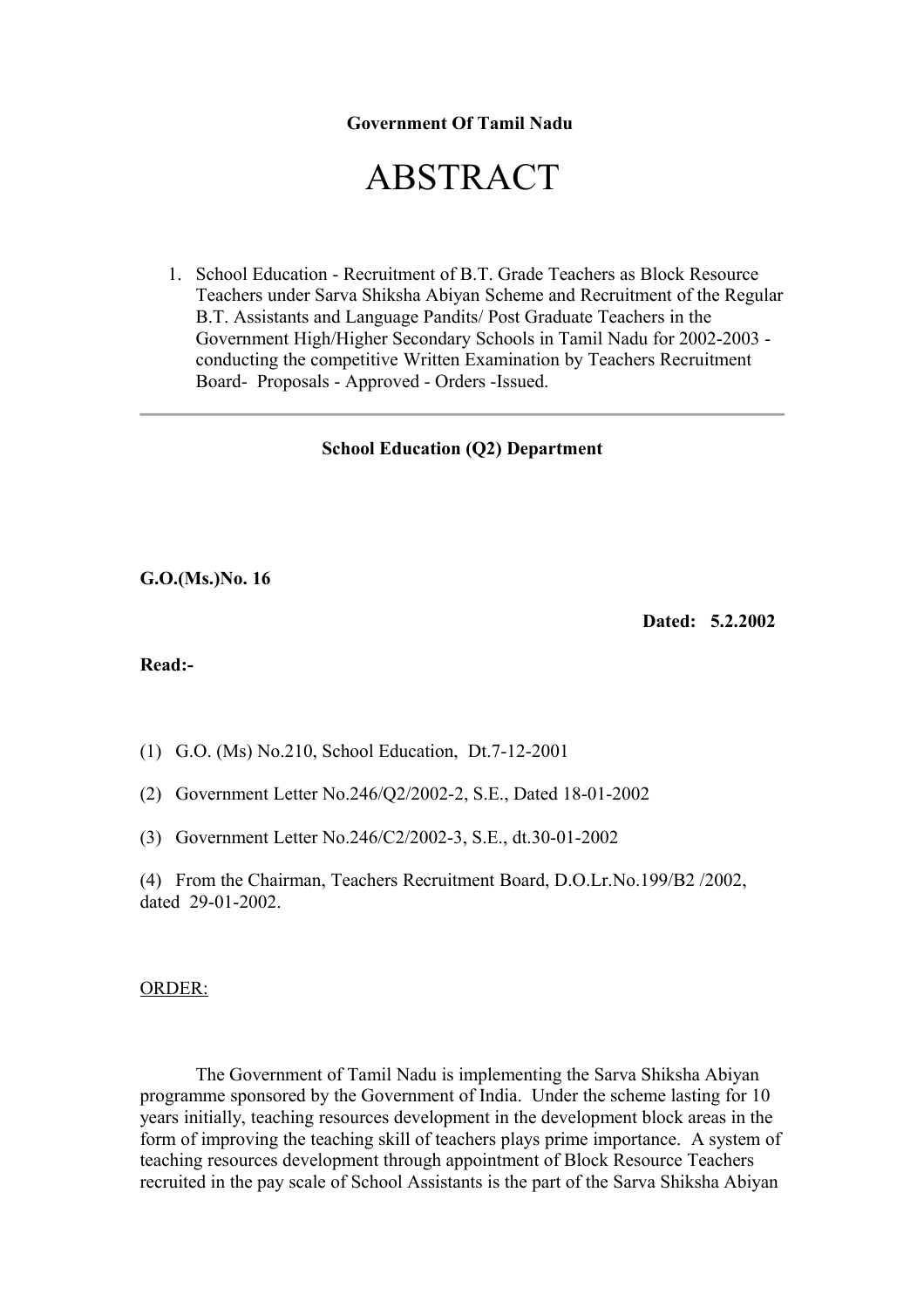Programme. 50 per cent of the teachers appointed under the scheme should be female teachers. The programme may continue beyond the initial ten years and the teachers may be absorbed in the Government schools thereafter.

2. Improving the quality of imparting education in Government High and Higher Secondary Schools especially in those located in the rural areas has been engaging the attention of the State Government. Accordingly in the Government Order first read above the procedure for selection of teachers in the B.T. Assistants and P.G. Assistants grades were revised and selection have been made.

 3. The posts of Block Resource Teachers and the regular B.T. Assistants and Language Pandits are inter-changeable considering the nature of resource development contemplated.

 4. In the reference 4th read above, the Chairman, Teachers Recruitment Board has submitted proposal's for the proposed recruitment of 3060 Block Resources Teachers in the cadre of B.T. Assistants under the Sarva Shiksha Abiyan programme outlined in the first paragraph. He has inter alia, suggested that the regular posts of B.T. Assistants for the academic year 2002-2003 may be estimated and recruited along with the Block Resources Teachers through a common written competitive examination followed by certificate verification. Shortlisting for certificate verification based on merit and communal roster and digital valuation of answer papers are part of these proposals. The Government have carefully considered the proposals of the Chairman, Teachers Recruitment Board, and issue the following order in partial modification of the Rules of procedure suggested in G.O.Ms.No.210, School Education, dt.7-12-2001.

- 1. I. The age limit for recruitment of the teachers under the Tamil Nadu School Educational Subordinate Service / Higher Secondary School Educational Services Rules which have been amended in G.O.Ms.No.174, School Education (M2) Department, dt.12-10-2001, and G.O.Ms.175, School Education (HS) Department, dated 12.10.2001 shall be adopted.
- 1. II. An open objective type multiple choice written recruitment examination to all candidates with B.A./B.Sc with B.Ed. qualification including language pandits who are duly registered for that basic qualification in the employment exchanges in Tamil Nadu can be held. The persons qualified to be P.G. Assistants, but holding registration in the employment exchange for the post of B.T. Assistants, are also eligible to compete in the above recruitment examination.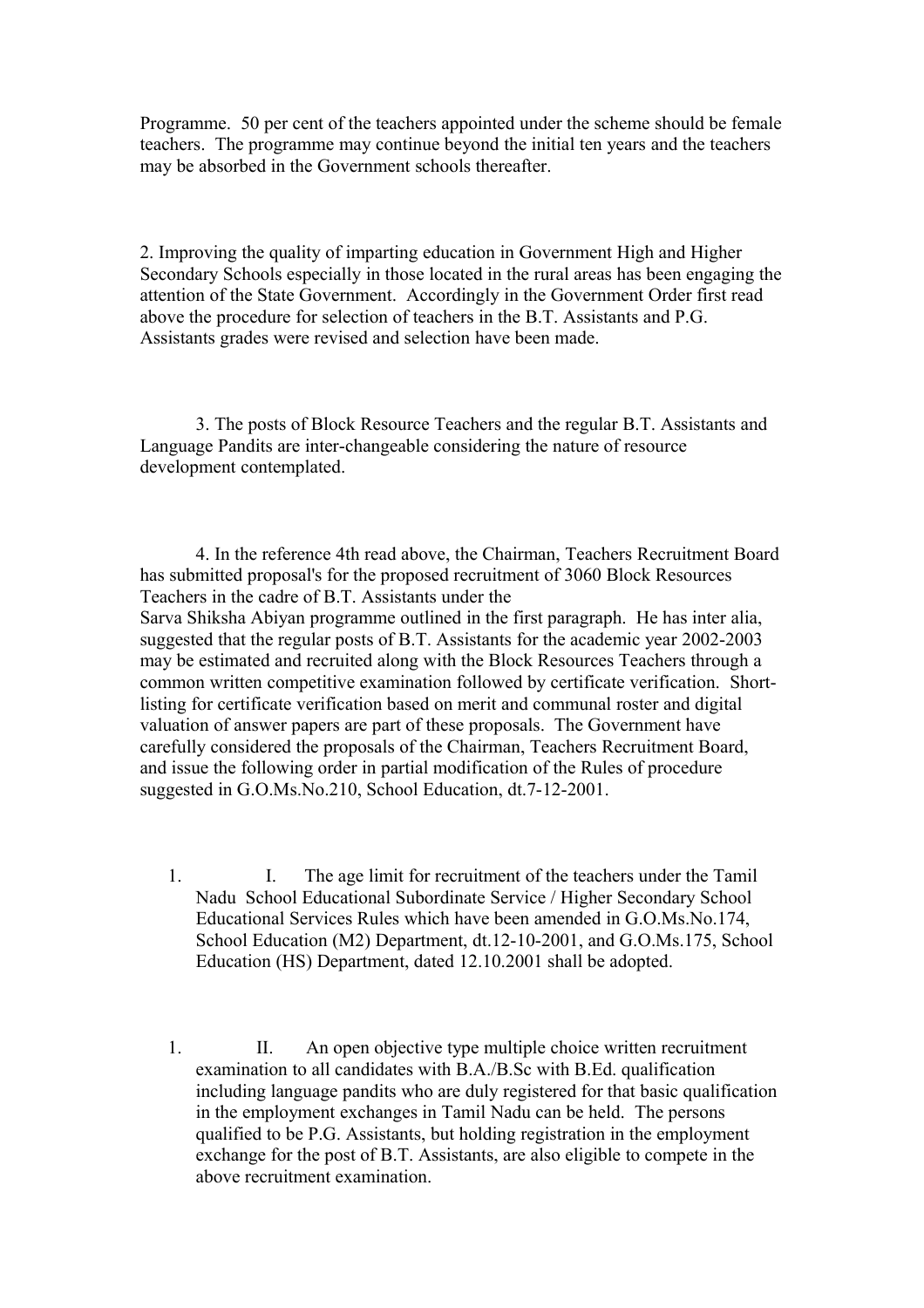- 1. III. The first preference for recruitment shall be that of Block Resource Teachers' posts followed by the regular posts of graduate Assistants and Language Pundits.
- 1. IV. The candidates may be given the option to apply for either posts or for both. Once exercised this option shall be final.
- 1. V. Short list of candidates shall be prepared for the respective posts on merit-cum-roster; and those opting for both posts shall be absorbed in the short list based on the merit and roster.

5. This revised procedure of recruitment replaces the system of recruitment of candidates sponsored from the Employment Exchanges only based on seniority in these exchanges.

 6. The duration of written examination will be 3 hours with an objective type paper for total marks of 150 consisting of 110 marks for the subject, 30 marks for educational methodology and 10 marks for General Knowledge. The syllabi for the examination prepared by the Teachers Recruitment Board with the aid of teaching experts in the relevant subjects will be widely circulated for the use of the candidates. The written competitive examination can be conducted in all the districts Centres in the State to facilitate the rural candidates, utilising the services of the Director of School Education.

 7. The Teachers Recruitment Board shall be the Nodal Agency and the Directorate of Government Examination shall assist in the conduct of examination. The question papers for the written examination, evaluation and preparation of subject wise rank list will be undertaken by the Teachers Recruitment Board.

 8. Based on the relative meritorious ranking and communal rotations the Teachers Recruitment Board shall publish the list of candidates qualified for the certificate verification at the ratio of 1:2 i.e. two candidates for each vacancy subject to availability of candidates fulfilling the principles of para 4 above.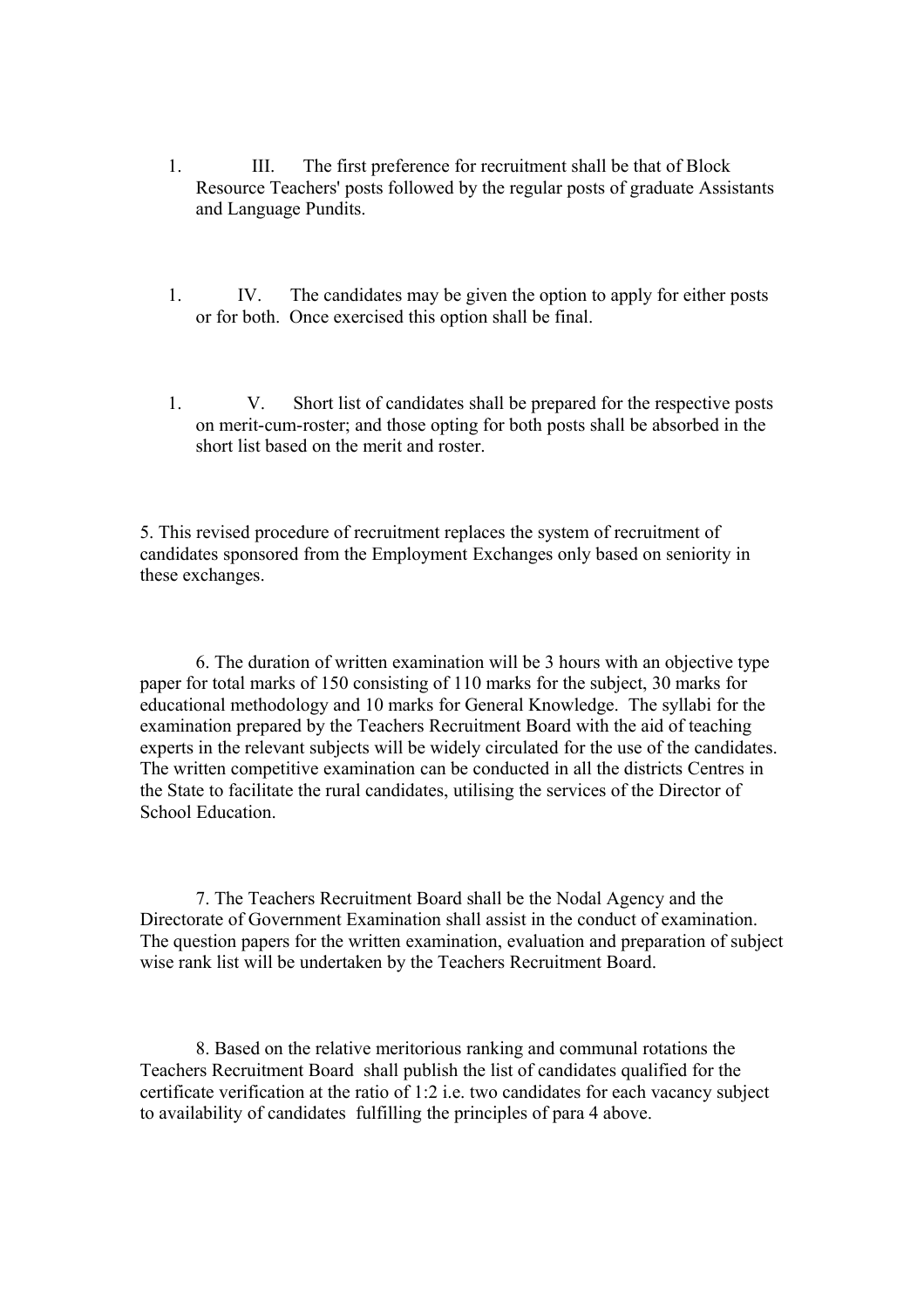9. There shall be no oral test for the above short listed candidates. However weightage marks on the following basis will be awarded after the certificate verification:-

| $\mathbf{i}$ | For Registration in Employment Exchanges                 | 0 to 1 year        |  | Nil |
|--------------|----------------------------------------------------------|--------------------|--|-----|
|              |                                                          | 1 to 3 years       |  |     |
|              |                                                          | $\beta$ to 5 years |  |     |
|              |                                                          | $5$ to 10 years    |  |     |
|              |                                                          | Beyond 10 years    |  |     |
| ii.          | <b>Sports</b>                                            |                    |  |     |
| iii.         | NCC/NSS/Scouts and Guides                                |                    |  |     |
| iv.          | Fine Arts, Elocution, Painting, etc.                     |                    |  |     |
| V.           | St. Jones Ambulance/Red Cross, etc.                      |                    |  |     |
| vi.          | Rural Areas Schools at School levels study               |                    |  |     |
| vii.         | Gold medal holders at Degree level or B.Ed level or both |                    |  |     |
|              | Total                                                    |                    |  | 10  |
|              |                                                          |                    |  |     |

 10. The rural area weightage will be given for candidates who have studied in the schools listed either middle, high or higher secondary courses. Orders will be issued separately.

 11. The final selection of the candidates on merit and communal roster will be based on the aggregate marks in the written examination and the weightage marks awarded during the certificate verification.

 12. Examination Fee: The application form will be designed by the Teachers Recruitment Board and issued in person thorough the Chief Educational Officers of Districts to the candidates on payment of Rs.50/- in cash or in Demand Draft. These duly completed application forms will be received back from the Chief Educational Officers and centrally processed by the Teachers Recruitment Board under the I.C.R. procedure for issue of Hall Tickets, etc. The other announces of the examination will be decided by the Chairman, Teachers Recruitment Board to achieve optimum technical competence and maximum transparency of the process. The examination fee will be Rs.150/- for candidates of the Scheduled Caste and Scheduled Tribes Communities and Blind of all Communities; and for all others it will be Rs.300/-. The date of written examination, certificate verification, etc will be decided by the Teachers Recruitment Board to achieve optimum efficiency and the earliest possible deployment of the teachers of respective categories.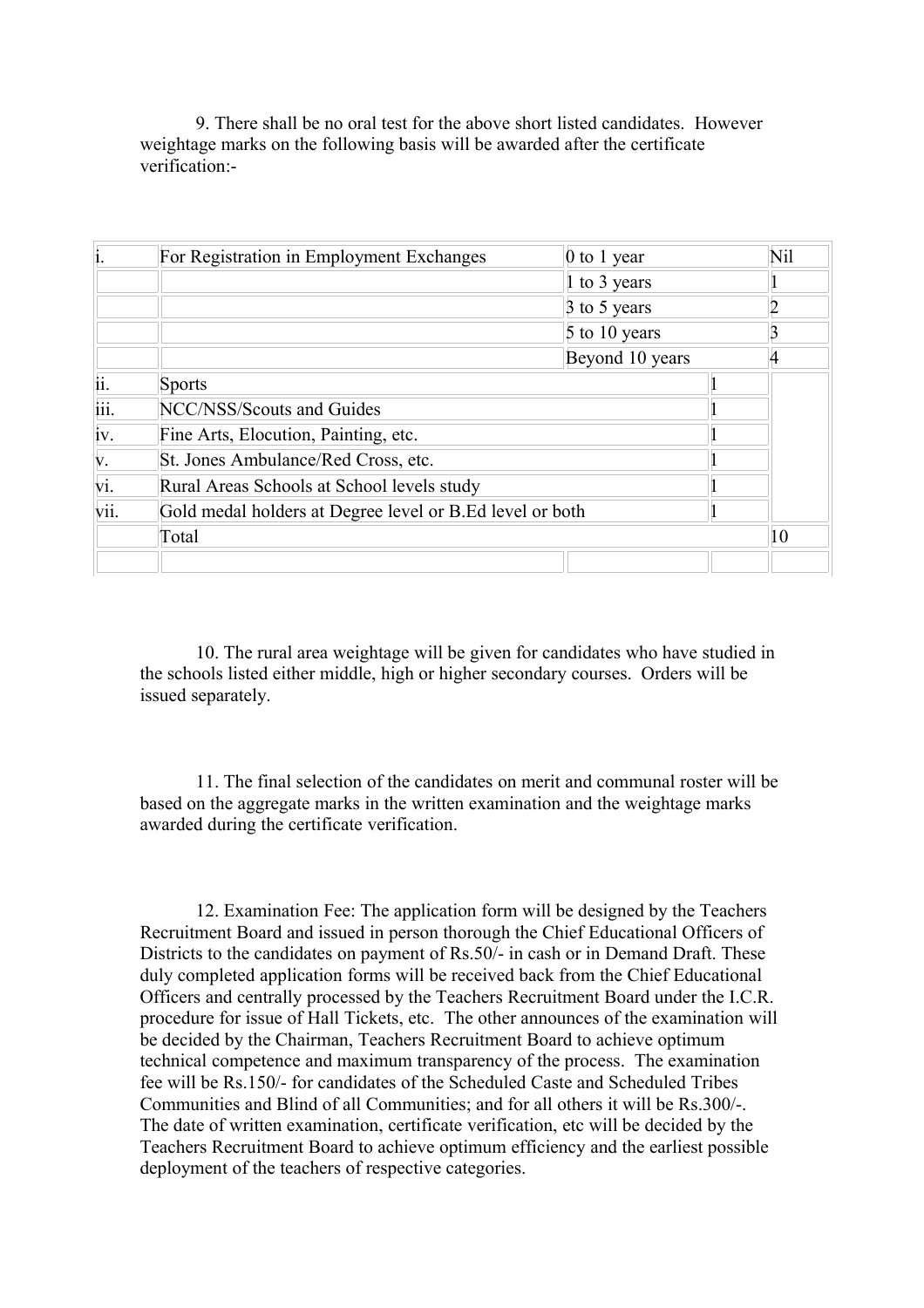13. The Government have considered that the Teachers Recruitment Board may consider the feasibility to announce the marks of all candidates and publish the key to questions over the Internet as soon as possible after the results are announced. The Teachers Recruitment Board may prescribe a fee for the candidates to obtain the copy of the answer sheets or for re-valuation or both considering the amount of work involved.

 14. The vacancies for the B.T. Teachers to be appointed at the Block Resources Centres have been communicated in the letter 2nd read above. The subject wise vacancies for regular vacancies for the academic year 2002-2003 has also been communicated separately.

 15. The Chairman, Teachers Recruitment Board has been permitted to engage the Computer Software Company, namely Methodex Corporation Ltd., which has been selected in 2001, under a due procedure; to handle the ensuing central valuation, central processing at the rates finalised in September 2001 for the B.T. and P.G. Recruitment Examination for 2001. Consequential necessary steps for the efficient conduct of the recruitment examination and final selection will be decided by the Chairman, Teachers Recruitment Board and suitable orders taken from the Government where ever necessary. Separate Bank Accounts will be maintained for this recruitment and connected expenditure will be met from these funds.

#### (BY ORDER OF THE GOVERNOR)

#### **V.K. SUBBURAJ,**

## **SECRETARY TO GOVERNMENT.**

#### **To**

The Chairman, Teachers Recruitment Board,Chennai-6.

The Director of School Education, Chennai-6.

The Director of Government .Examinations, Chennai-6.

The Director of Matriculation Schools, Chennai-6.